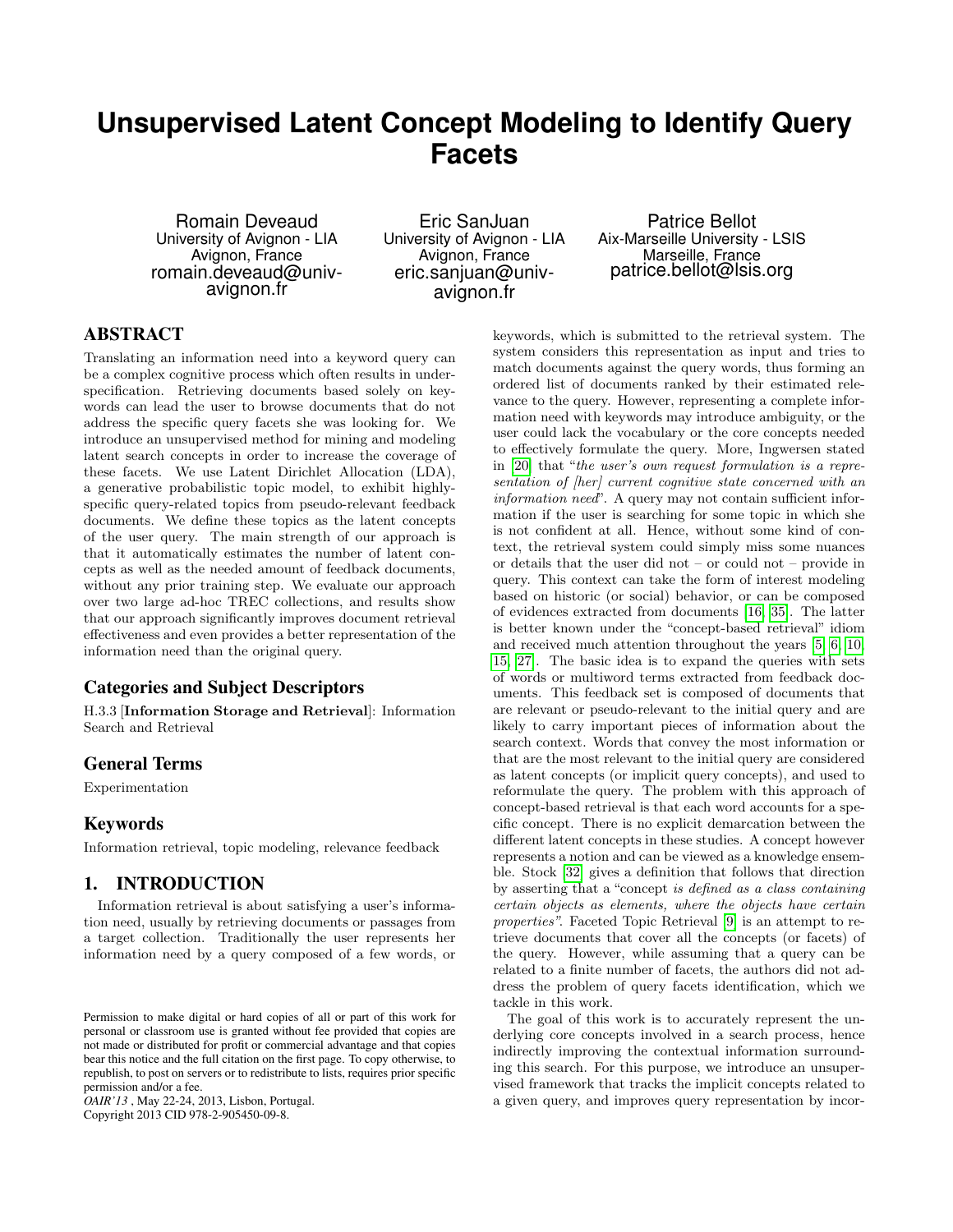| birds                      |             |        | comic              |        | toys                      |        | paleontology       |  |
|----------------------------|-------------|--------|--------------------|--------|---------------------------|--------|--------------------|--|
| P(w k)                     | word $w$    | P(w k) | word $w$           | P(w k) | word $w$                  | P(w k) | word $w$           |  |
| 0.196                      | feathers    | 0.257  | dinosaur           | 0.370  | dinosaur                  | 0.175  | dinosaur           |  |
| 0.130                      | birds       | 0.180  | devil              | 0.165  | price                     | 0.125  | kenya              |  |
| 0.112                      | evolved     | 0.095  | moon-boy           | 0.112  | party                     | 0.122  | vears              |  |
| 0.102                      | flight      | 0.054  | bakker             | 0.053  | birthday                  | 0.087  | fossils            |  |
| 0.093                      | dinosaurs   | 0.054  | world              | 0.039  | game                      | 0.082  | paleontology       |  |
| 0.084                      | protopteryx | 0.049  | series             | 0.023  | toys                      | 0.072  | expedition         |  |
| 0.065                      | fossil      | 0.045  | marvel             | 0.021  | $t$ - $rex$               | 0.070  | discovery          |  |
|                            | $\cdots$    |        | $\cdots$           |        | $\cdots$                  |        | $\cdots$           |  |
| $\tilde{\delta}_0 = 0.434$ |             |        | $\delta_1 = 0.254$ |        | $\ddot{\delta}_2 = 0.021$ |        | $\delta_3 = 0.291$ |  |

<span id="page-1-0"></span>Table 1: Concepts identified for the query "dinosaurs" (TREC Web Track topic 14) by our approach. Probabilities act as weights and reflect the relative informativeness of words within a concept k. Concepts are also weighted accordingly. We set concept labels manually for clarity purpose.

porating these concepts to the initial query. For each query, our method extracts latent concepts from a reduced set of feedback documents initially retrieved by the system. These documents can come from any textual source of information.

The example presented in Table [1](#page-1-0) shows the latent concepts identified by our approach for the query "dinosaurs", using a large web crawl as source of information. Each concept k is composed of words w that are topically related and weighted by their normalized probability  $P(w|k)$  of belonging to that concept. This weighting scheme emphasizes important words and effectively reflects their influence within the concept. We perform the concept extraction part using Latent Dirichlet Allocation [\[7\]](#page-7-10), a generative probabilistic model. Given a document collection, LDA computes the topic distributions over documents and the word distributions over topics. Here, we use this latter distribution to represent search-related concepts. Our method also weighs concepts to reflect their importance w.r.t. the query. The weight  $\delta_2$  (= 0.021) thus reflects the low probability of the corresponding concept being the one that is actually concerned by the initial query. Despite this low weight, the system would however be able to retrieve relevant documents in case the user was really searching for dinosaur toys.

The main strength of our approach is that it is entirely unsupervised and does not require any training step. The number of needed feedback documents as well as the optimal number of concepts are automatically estimated at query time. We emphasize that the algorithms have no prior information about these concepts. The method is also entirely independent of the source of information used for concept modeling. Queries are not labeled with topics or keywords and we do not manually fix any parameter at any time, except the number of words composing the concepts.

The remainder of this paper is organized as follows. In Section [2,](#page-1-1) we review related topic modeling approaches for information retrieval. Section [3](#page-1-2) provides a quick overview of Latent Dirichlet Allocation, then details our proposed approach. Section [4.1](#page-4-0) gives some insights on the general sources of information we use to model latent concepts. We evaluate our approach and discuss the results in Section [4.](#page-4-1) Finally, Section [5](#page-7-11) concludes the paper and offers some perspectives for future work.

## <span id="page-1-1"></span>2. RELATED WORK

The work presented in this paper crosses the bridge between extra-corpora implicit feedback approaches and clusterbased information retrieval. Probabilistic topic modeling

(and especially Latent Dirichlet Allocation) for information retrieval has been widely used recently in several ways [\[3,](#page-7-12) [24,](#page-7-13) [29,](#page-7-14) [34,](#page-7-15) [36\]](#page-7-16) and all studies reported improvements in document retrieval effectiveness. The main idea is to cluster the document collection a priori and smooth the document language model by incorporating probabilities of words that belong to some topics matching the query [\[24,](#page-7-13) [34,](#page-7-15) [36\]](#page-7-16). Other approaches also tried to directly expand the query with the words that belong to these pseudo-relevant topics [\[3,](#page-7-12) [29\]](#page-7-14). The idea of using feedback documents was explored in [\[3\]](#page-7-12), where query-specific topics are chosen from the top two documents returned by the original query. These topics are identified using the document-topic mixture weights previously computed by LDA over the entire collection with the aim of finally expanding the query. To our knowledge, our approach is the first attempt to model topics with a probabilistic topic model from a limited set of feedback documents in order to exhibit latent search concepts.

## <span id="page-1-2"></span>3. LATENT CONCEPT MODELING

We propose to model the latent concepts that exist behind an information need and to use them to improve the query representation, thus leading to better retrieval. Let  $\mathcal R$  be a textual source of information in which the latent concepts will be extracted. An initial subset  $\mathcal{R}_Q$  is formed by the top feedback documents retrieved by a first retrieval step using the initial query Q. The retrieval algorithm can be of any kind, the important point is that  $\mathcal{R}_Q$  is a reduced collection that contains the top documents ranked by an automatic and state-of-the-art retrieval process.

Latent Dirichlet Allocation [\[7\]](#page-7-10) is a probabilistic topic modeling algorithm that considers documents as mixtures of topics and topics as mixtures of words. The advantage of using LDA on a query-based set of documents is that it can model topics that are highly related to the query: namely the concepts. There are several issues that we need to tackle in order to accurately model these concepts for further retrieval. First, how to estimate the right amount of concepts? LDA is an unsupervised approach but needs some parameters, including the number of desired topics. A dozen feedback documents clearly cannot address hundreds of topics, we thus need to estimate the right amount of topics. Similarly, which number of feedback documents must be chosen to ensure that the concepts we extract are actually related to the query? In other words: how to ultimately avoid noisy concepts? Third, the different concepts do not have the same influence with respect to a given information need. The same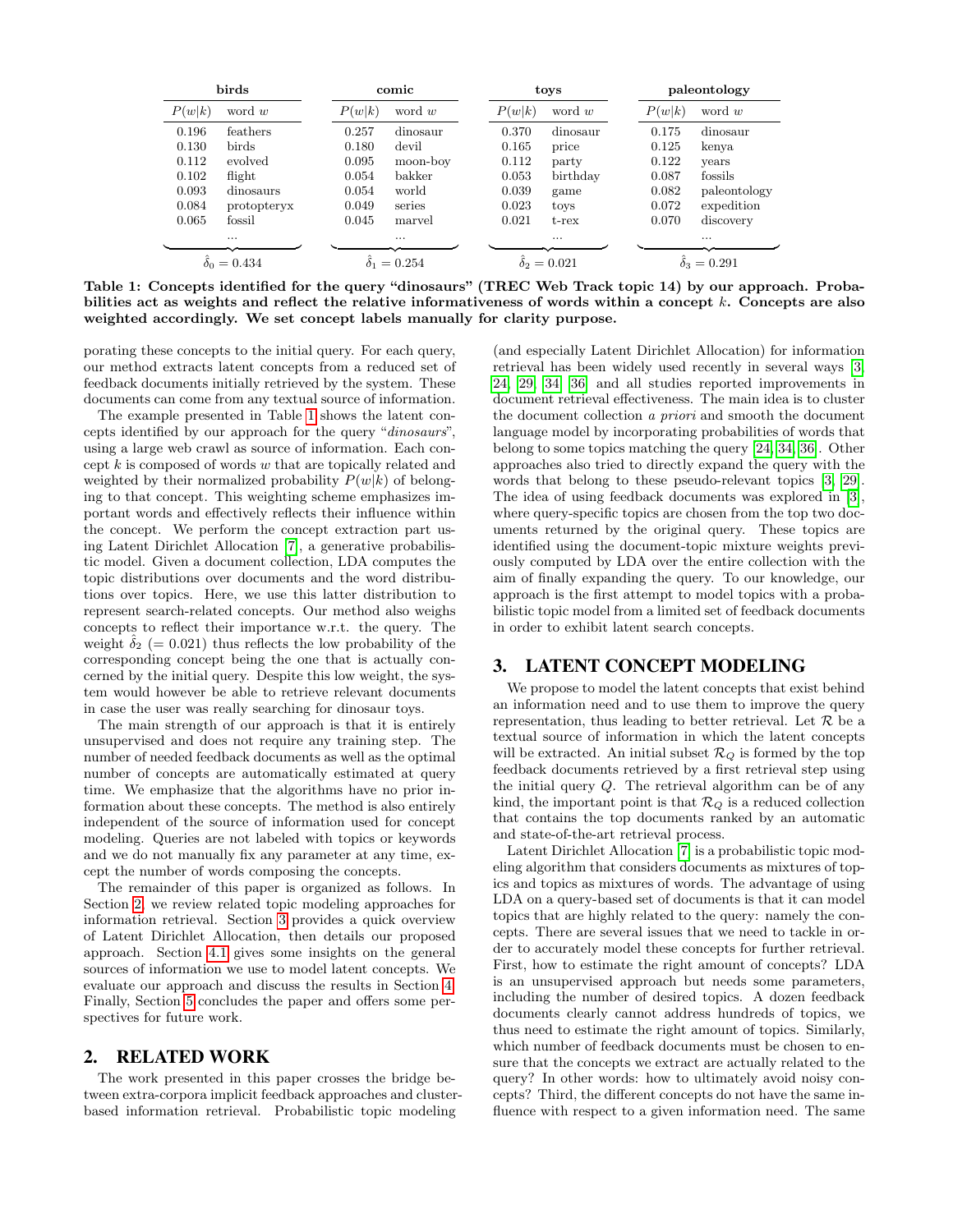problem occurs within the concepts where some words are more important than others. Scoring and weighting these words and concepts is then essential to reflect their contextual importance. Finally, how to use these latent concepts to actually improve document retrieval? How do they cope with existing retrieval algorithm?

We describe our approach in this section, where we tackle all the issues mentioned above, while a detailed evaluation is provided in Section [4.](#page-4-1)

#### 3.1 Latent Dirichlet Allocation

Latent Dirichlet Allocation is a generative probabilistic topic model [\[7\]](#page-7-10). The underlying intuition is that documents exhibit multiple topics, where a topic is a multinomial distribution over a fixed vocabulary  $W$ . The goal of LDA is thus to automatically discover the topics from a collection of documents. The documents of the collection are modeled as mixtures over  $K$  topics, each of which is a multinomial distribution over W. Each topic multinomial distribution  $\phi_k$  is generated by a conjugate Dirichlet prior with parameter  $\beta$ , while each document multinomial distribution  $\theta_d$  is generated by a conjugate Dirichlet prior with parameter  $\vec{\alpha}$ . Thus, the topic proportions for document d are  $\theta_d$ , and the word distributions for topic k are  $\phi_k$ . In other words,  $\theta_{d,k}$ is the probability of topic  $k$  occurring in document  $d$  (i.e.  $P_{TM}(k|d)$ . Respectively,  $\phi_{k,w}$  is the probability of word w belonging to topic k (i.e.  $P_{TM}(w|k)$ ). Exact LDA estimation was found to be intractable and several approximations have been developed [\[7,](#page-7-10) [18\]](#page-7-17). We use in this work the algo-rithm implemented and distributed by Pr. Blei<sup>[1](#page-2-0)</sup>.

#### <span id="page-2-1"></span>3.2 Estimating the number of concepts

There can be a numerous amount of concepts underlying an information need. Latent Dirichlet Allocation allows to model the topic distribution of a given collection, but the number of topics is a fixed parameter. However we cannot know in advance the number of concepts that are related to a given query. We propose a method that automatically estimates the number of latent concepts based on their word distributions.

Considering LDA's topics are constituted of the  $n$  words with highest probabilities, we define an  $\arg\max[n]$  operator which produces the top- $n$  arguments that obtain the  $n$ largest values for a given function. Using this operator, we obtain the set  $W_k$  of the n words that have the highest probabilities  $P_{TM}(w|k) = \phi_{k,w}$  in topic k:

$$
\mathbf{W}_k = \underset{w}{\operatorname{argmax}}[n] \phi_{k,w}
$$

Latent Dirichlet Allocation needs a given number of topics in order to estimate topic and word distributions. Several approaches tried to tackle the problem of automatically finding the right number of LDA's topics contained in a set of documents [\[4,](#page-7-18) [8\]](#page-7-19). Even though they differ at some point, they follow the same idea of computing similarities (or distances) between pairs of topics over several instances of the model, while varying the number of topics. Iterations are done by varying the number of topics of the LDA model, then estimating again the Dirichlet distributions. The optimal amount of topics of a given collection is reached when the overall dissimilarity between topics achieves its maximum value.

We propose a simple heuristic that estimates the number of latent concepts of a user query by maximizing the information divergence D between all pairs  $(k_i, k_j)$  of LDA's topics. The number of concepts  $\hat{K}$  estimated by our method is given by the following formula:

$$
\hat{K} = \underset{K}{\text{argmax}} \frac{1}{K(K-1)} \sum_{(k_i, k_j) \in \mathbb{T}_K} D(k_i || k_j)
$$
 (1)

where  $K$  is the number of topics given as a parameter to LDA, and  $T_K$  is the set of K topics. In other words,  $\ddot{K}$ is the number of topics for which LDA modeled the most scattered topics. The Kullback-Leibler divergence measures the information divergence between two probability distributions. It is used in particular by LDA in order to minimize topic variation between two expectation-maximization iterations [\[7\]](#page-7-10). It has been widely used in a variety of fields to measure similarities (or dissimilarities) between word distributions [\[2\]](#page-7-20). Considering it is a non-symmetric measure, we use the Jensen-Shannon divergence, which is a symmetrised version of the KL divergence, to avoid obvious problems when computing divergences between all pairs of topics. The word probabilities for given topics are obtained from the multinomial distributions  $\phi_k$ . The final outcome is an estimated number of topics  $\hat{K}$  and its associated topic model. The resulting  $T_{\hat{K}}$  set of topics is considered as the set of latent concepts modeled from a set of feedback documents. We will further refer to the  $\mathbb{T}_{\hat{K}}$  set as a *concept model*.

#### <span id="page-2-2"></span>3.3 Maximizing conceptual coherence

An obvious problem with pseudo-relevance feedback based approaches is that not-relevant documents can be included in the set of feedback documents. This problem is much more important with our approach since it could result with learned concepts that are not related to the initial query. We mainly tackle this difficulty by reducing the amount of feedback documents. Relevant documents concentration is higher in the top ranks of the list. Thus, one simple way to reduce the probability of catching noisy feedback documents is to reduce their overall amount. However an arbitrary number cannot be fixed for all queries. Some information needs can be satisfied by only 2 or 3 documents, while others may require 15 or 20. Thus the choice of the feedback documents amount has to be automatic for each query.

Extensive work has been done on estimating optimal samples of feedback documents for query expansion [\[19,](#page-7-21) [22,](#page-7-22) [33\]](#page-7-23). Previous research by He and Ounis [\[19\]](#page-7-21) however showed that there are no or very little statistical differences between doing PRF with the top pseudo-relevant feedback documents and doing PRF with only relevant documents, depending on the size of the sample. We take a different approach here and choose the less noisy concept model instead of choosing only the most relevant feedback documents. To avoid noise, we favor the concept model that is the most similar to all the other concept models computed on different samples of feedback documents. The underlying assumption is that all the feedback documents are essentially dealing with the same topics, no matter if they are 5 or 20. Concepts that are likely to appear in different models learned from various amounts of feedback documents are certainly related to query, while noisy concepts are not. We estimate the similarity between two concept models by computing the similarities between all pairs of concepts of the two models.

<span id="page-2-0"></span><sup>1</sup> <http://www.cs.princeton.edu/~blei/lda-c>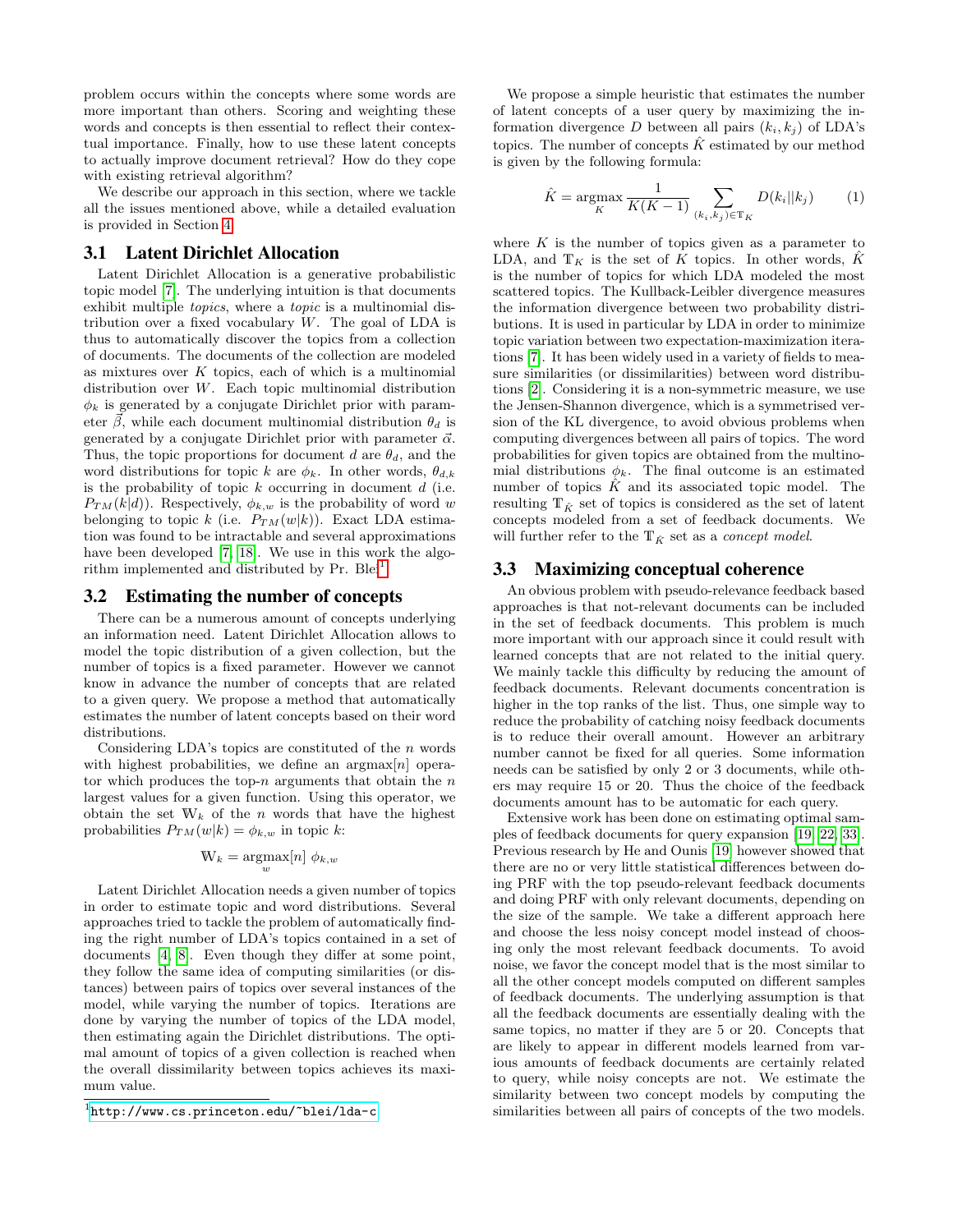Considering that two concept models are generated based on different number of documents , they do not share the same probabilistic space. Since their probability distribution are not comparable, computing their overall similarity can be done solely by taking concept words into account. We treat the different concepts as bags of words and use a document frequency-based similarity measure:

$$
sim(\mathbf{T}_{\hat{K},m}, \mathbf{T}_{\hat{K},n}) = \sum_{k \in \mathbf{T}_{\hat{K},m}} \sum_{k' \in \mathbf{T}_{\hat{K},n}} \frac{|k_i \cap k'_j|}{|k_i|} \sum_{w \in W} \log \frac{N}{df_w}
$$
(2)

where  $|k_i \cap k_j|$  is the number of words the two concepts have in common,  $df_w$  is the document frequency of w and N is the number of documents in the target collection. The initial purpose of this measure was to track novelty (i.e. minimize similarity) between two sentences [\[25\]](#page-7-24), which is precisely our goal, except that we want to track redundancy (i.e. maximize similarity).

The final sum of similarities between each concept pairs produces an overall similarity score of the current concept model compared to all other models. Finally, the concept model that maximizes this overall similarity is considered as the best candidate for representing the implicit concepts of the query. In other words, we consider the top  $M$  feedback documents for modeling the concepts, where:

$$
M = \underset{m}{\operatorname{argmax}} \sum_{n} sim(\mathbb{T}_{\hat{K},m}, \mathbb{T}_{\hat{K},n})
$$
(3)

In other words, for each query, the concept model that is the most similar to all other concept models is considered as the final set of latent concepts related to the user query.

Our approach requires to compute many LDA models since it jointly estimates  $\hat{K}$  and  $M$ . A separate number of concepts  $K$  is estimated for each set of the top- $m$  feedback documents, and the "best" model is chosen from the  $K \times m$  matrix of models. All models, however, are learned on a very small number of documents (ranging from 1 to 20) Since the models are computed on small pieces of text (typically from 500 to 10,000 words), computation is a lot faster than for complete collections composed of millions of documents. Since long queries can take up to 5 minutes, it is clearly not feasible in the context of a live search engine. However we did not optimize the algorithms, neither did we take advantage of parallel programming. We think our approach could also benefit from future advances in the computation and estimation of LDA.

## <span id="page-3-0"></span>3.4 Concept weighting

User queries can be associated with a number of underlying concepts but these concepts do not necessarily have the same importance. Since our approach only estimates the best model, it still could yield noisy concepts, and some concepts may also be barely relevant. Hence it is essential to emphasize appropriate concepts and to depreciate inappropriate ones. One effective way is to rank these concepts and weigh them accordingly: important concepts will be weighted higher to reflect their importance. We define the score of a concept k as  $\delta_k = \sum_{D \in \mathcal{R}_Q} P(Q|D)P(k|D)$ . The underlying intuition is that relevant concepts occur in topranked documents and have high probabilities in these documents. The probability  $P_{TM}(k|D)$  of a concept k appearing

in document D is given by the multinomial distribution  $\theta$ previously learned by LDA.

Each concept is weighted with respect to its likelihood of representing the query, but the actual representation of the concept is still a bag of words. Concept words are the core components of the concepts and intrinsically do not have the same importance. The easier way of weighting them is to use their probability of belonging to a concept  $k$  which are learned by Latent Dirichlet Allocation and given by the multinomial distribution  $\phi_k$ . Probabilities are normalized across all words, the weight of word  $w$  in concept  $k$  is thus computed as follows:

$$
\hat{\phi}_{k,w} = \frac{\phi_{k,w}}{\sum_{w' \in \mathcal{W}_k} \phi_{k,w'}}\tag{4}
$$

Finally, a concept learned by our latent concept modeling approach is a set of weighted words representing a facet of the information need underlying a user query. Concepts are also weighted to reflect their relative importance.

#### 3.5 Document ranking

The previous subsections were all about modeling consistent concepts from reliable documents and modeling their relative influence. Here we detail how these concepts can be integrated in a retrieval model in order to improve adhoc document ranking. There are several ways of taking conceptual aspects into account when ranking documents. Here, the final score of a document  $D$  with respect to a given user query  $Q$  is determined by the linear combination of query word matches (standard retrieval) and latent concepts matches. It is formally written as follows:

$$
s(Q, D) = \lambda \cdot P(Q|D) +
$$
  

$$
(1 - \lambda) \cdot \prod_{k \in \mathbb{T}_{\hat{K},M}} \hat{\delta}_k \prod_{w \in \mathbb{W}_k} \hat{\phi}_{k,w} \cdot P(w|D) \tag{5}
$$

where  $\mathbb{T}_{\hat{K},M}$  is the  $concept \ model$  that holds the latent con-cepts of query Q (see Section [3.4\)](#page-3-0) and  $\hat{\delta}_k$  is the normalized weight of concept  $k$ :

<span id="page-3-1"></span>
$$
\hat{\delta}_k = \frac{\delta_k}{\sum_{k' \in \mathbb{T}_{\hat{K}}} \delta_{k'}} \tag{6}
$$

The  $P(Q|D)$  and  $P(w|D)$  probabilities are the likelihood of document  $D$  being observed given the initial query  $Q$  (respectively, word  $w$ ). In this work we use a language model-ing approach to retrieval [\[23\]](#page-7-25).  $P(w|D)$  is thus the maximum likelihood estimate of word  $w$  in document  $D$ , computed using the language model of document  $D$  in the target collection C. Likewise,  $P(Q|D)$  is the basic language modeling retrieval model, also known as query likelihood, and can be formally written as  $P(Q|D) = \prod_{w \in Q} P(w|D)$ . We tackle the null probabilities problem with the standard Dirichlet smoothing since it is more convenient for keyword queries (as opposed to verbose queries) [\[37\]](#page-7-26), which is the case here. We fix the Dirichlet prior parameter to 1500 and do not change it at any time during our experiments. However it is important to note that this model is generic, and that the word matching function could be entirely substituted by other state-of-the-art matching function (like BM25 [\[30\]](#page-7-27) or information-based models [\[12\]](#page-7-28)) without changing the effects of our latent concept modeling approach on document ranking.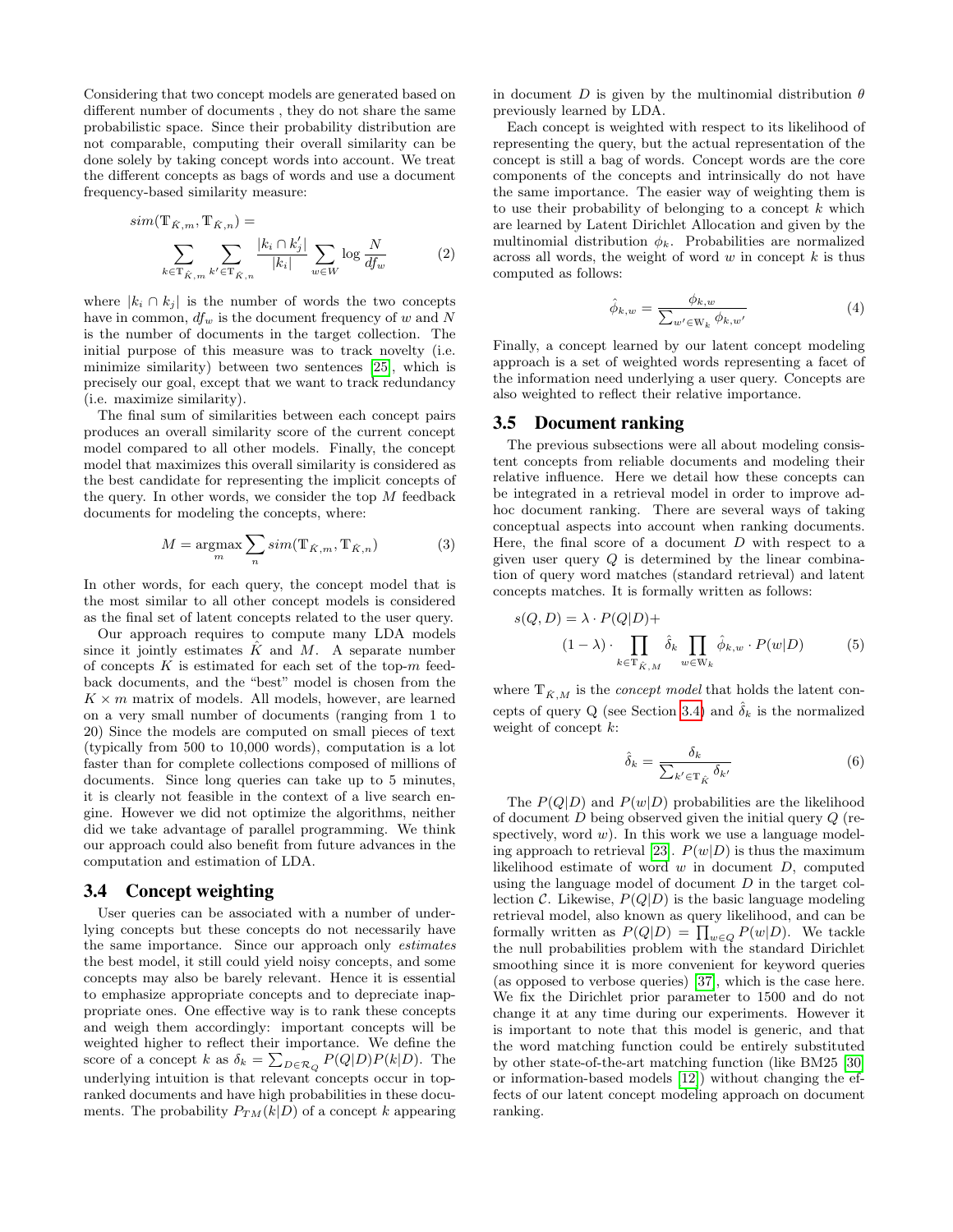



<span id="page-4-7"></span>Figure 1: Histograms that show the number of queries in function of the number  $\hat{K}$  of latent concepts (Section [3.2\)](#page-2-1) and the number  $M$  of feedback documents (Section [3.3\)](#page-2-2).

## <span id="page-4-1"></span>4. EVALUATION

#### <span id="page-4-0"></span>4.1 General Sources of Information

The approach described in the previous section requires a source of information from which the feedback documents could be extracted. This source of information can come from the target collection, like in traditional relevance feedback approaches, or from an external collection. In this work we use a set of different data sources that are large enough to deal with a broad range of topics: Wikipedia as an encyclopedic source, the New York Times and GigaWord corpora as sources of news data and the category B of the ClueWeb09[2](#page-4-2) collection as a web source. The English GigaWord LDC corpus consists of 4,111,240 newswire articles collected from four distinct international sources including the New York Times [\[17\]](#page-7-29). The New York Times LDC corpus contains 1,855,658 news articles published between 1987 and 2007 [\[31\]](#page-7-30). The Wikipedia collection is a dump from July 2011 of the online encyclopedia that contains 3,214,014 doc-uments<sup>[3](#page-4-3)</sup>. We removed the spammed documents from the category B of the ClueWeb09 according to a standard list of spams for this collection<sup>[4](#page-4-4)</sup>. We followed authors recommendations [\[13\]](#page-7-31) and set the "spamminess" threshold parameter to 70. The resulting corpus is composed of 29,038,220 pages.

## 4.2 Experimental setup

We performed our evaluation using two main TREC<sup>[5](#page-4-5)</sup> collections. The Robust04 collection is composed of news articles coming from various newspapers and was used in the TREC 2004 Robust track. It is composed of standard cor-

<span id="page-4-2"></span>

<span id="page-4-3"></span>3 <http://dumps.wikimedia.org/enwiki/20110722/>

| Resource   |             | $\#$ documents $\#$ unique words $\#$ total words |                |
|------------|-------------|---------------------------------------------------|----------------|
| <b>NYT</b> | 1,855,658   | 1,086,233                                         | 1,378,897,246  |
| Wiki       | 3,214,014   | 7,022,226                                         | 1,033,787,926  |
| GW         | 4, 111, 240 | 1,288,389                                         | 1,397,727,483  |
| Web        | 29,038,220  | 33, 314, 740                                      | 22,814,465,842 |

Table 2: Information about the four general sources of information used in this work.

pora: FT (Financial Times), FR (Federal Register 94), LA (Los Angeles Times) and FBIS (i.e. TREC disks 4 and 5, minus the Congressional Record). The test set contains 250 query topics and complete relevance judgements for the entire set. The ClueWeb09 is the largest web test collection made available to the IR community at the time of this study. This collection was involved in many TREC tracks such as the Web, Blog and Million Query tracks. We consider here the category B of the ClueWeb09 (ClueWeb09-B) which is composed of approximately 50 million web pages. For the purpose of evaluation we use the entire set of query topics and relevance judgements of the TREC Web track.

| <b>Name</b>          | $#$ documents | Topics used      |  |
|----------------------|---------------|------------------|--|
| Robust <sub>04</sub> | 528.155       | 301-450, 601-700 |  |
| ClueWeb09-B          | 50,220,423    | 1-150            |  |

#### Table 4: Summary of the TREC test collections used for evaluation.

We used Indri<sup>[6](#page-4-6)</sup> for indexing and retrieval. The collections were indexed with the exact same parameters: tokens were stemmed with the well-known light Krovetz stemmer, and stopwords were removed using the standard English stoplist embedded with Indri. As seen in Section [3,](#page-1-2) concepts are composed of a fixed amount of weighted words. In this work,

<span id="page-4-5"></span><span id="page-4-4"></span><sup>4</sup> <http://plg.uwaterloo.ca/~gvcormac/clueweb09spam/> 5 <http://trec.nist.gov>

<span id="page-4-6"></span> $^6$ <http://www.lemurproject.org>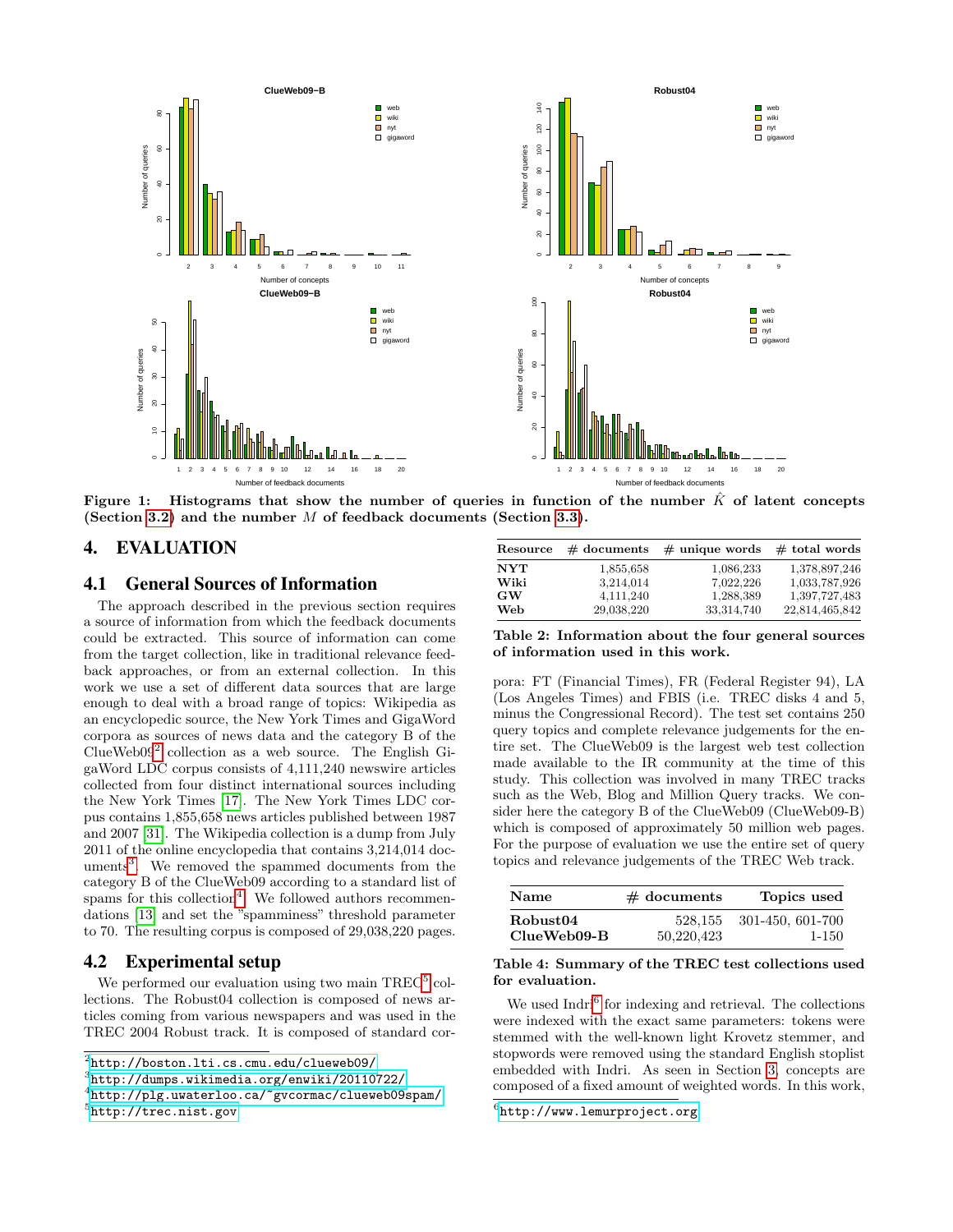|                                 | ClueWeb09-B                               |                                           |                                      | Robust04                                                             |                                                                   |                                                             |  |
|---------------------------------|-------------------------------------------|-------------------------------------------|--------------------------------------|----------------------------------------------------------------------|-------------------------------------------------------------------|-------------------------------------------------------------|--|
|                                 | nDCG@20                                   | P@20                                      | MAP                                  | nDCG@20                                                              | P@20                                                              | MAP                                                         |  |
| $\operatorname{MRF}$<br>LCE     | 0.2128<br>0.2368                          | 0.2838<br>0.3095                          | 0.1401<br>0.1413                     | 0.4231<br>0.4251                                                     | 0.3612<br>$0.3725*$                                               | 0.2564<br>$0.2764***$                                       |  |
| GW<br>Wiki<br><b>NYT</b><br>Web | 0.2098<br>0.2142<br>0.2144<br>$0.2529***$ | 0.2782<br>0.2980<br>0.2816<br>$0.3328***$ | 0.1283<br>0.1408<br>0.1346<br>0.1474 | $0.4521_{rrr}^{***}$<br>0.4189<br>$0.4589^{***}_{rrr}$<br>$0.4428^*$ | $0.3841_{rr}^{**}$<br>0.3549<br>$0.3928_{rrr}^{***}$<br>$0.3754*$ | $0.2820***$<br>0.2632<br>$0.2891_{rr}^{***}$<br>$0.2760***$ |  |
| Comb                            | $0.2465***$                               | $0.3247***$                               | $0.1597_{rrr}^{***}$                 | $0.4680_{rrr}^{***}$                                                 | $0.3969^{***}_{rrr}$                                              | $0.2929_{rrr}^{***}$                                        |  |

<span id="page-5-0"></span>Table 3: Document retrieval performances on two major TREC test collections. Latent concepts are modeled by the approach presented in this paper, and used to reformulate the initial user query. We use two sided paired wise t-test to determine statistically significant differences with Markov Random Field for IR [\[26\]](#page-7-32)  $(*: p < 0.1; **: p < 0.05; ***: p < 0.01)$  and Latent Concept Expansion [\[27\]](#page-7-7)  $(r: p < 0.1; r_r : p < 0.05; r_r r : p < 0.01)$ .

we fix the number of words belonging to a given concept to  $n = 10$ . Indeed, representing an LDA topic by its top-10 most probable words is a common practice and "usually provide<sup>[s]</sup> sufficient detail to convey the subject of a topic, and distinguish one topic from another" [\[28\]](#page-7-33). We use three standard evaluation metrics for comparing the approaches: nDCG and precision at 20 documents, and mean average precision (MAP) of the entire ranked list.

## 4.3 Analysis of the estimated parameters

Figure [1](#page-4-7) depicts the number of queries in function of the estimated numbers of latent concepts and feedback documents, for both collections. We observe that parameter estimation behaves roughly the same for the two collections. Between two and three concepts are identified for a large majority of queries. Likewise, these concepts are identified within a reduced set of between two and four documents. It is interesting to note the differences between the Web source and Wikipedia, especially for the number of feedback documents. We see that 2 or 3 Wikipedia articles are enough for approximately 60% of queries, whereas a larger number is required for the Web source. This is very coherent with the nature of Wikipedia, where articles are written with the aim of being precise and concise. When articles become too large, they are often split into several other articles that focus on very specific points. This is confirmed by a strong and statistically significant correlation between the number of concepts  $\hat{K}$  and the number of documents M for Wikipedia. Pearson's test  $\rho = 0.7$  for ClueWeb09 queries, and  $\rho = 0.616$  for Robust04 queries. Likewise, our method handles the heterogeneous nature of the Web and needs to choose a larger number of feedback documents in order to accurately model the latent concepts. The two parameters are less correlated for the Web source ( $\rho = 0.33$  for ClueWeb09 and  $\rho = 0.39$  for Robust 04), which reflects this heterogeneity and the difficulty to estimate the parameters.

## 4.4 LCM-based retrieval

Document retrieval results for the two test collections are presented in Table [3.](#page-5-0) The concepts are modeled following the latent concept modeling (LCM) approach presented in this paper and are given a weight equal to the initial query  $(\lambda = 0.5$  in equation [5\)](#page-3-1). We present the results achieved when choosing each four resources separately for modeling the concepts. These approaches are compared to two competitive baselines. The first one is the Markov Random Field (MRF) model for IR, a strong baseline introduced in [\[26\]](#page-7-32) which models adjacent query terms dependencies and performs proximity search. The second one is the Latent Concept Expansion model [\[27\]](#page-7-7), which expands the initial query with the top informative single term concepts extracted from the top pseudo-relevant documents. For both baselines (MRF and LCE), we follow author's recommendation and set the weights to 0.85, 0.10 and 0.05 for query terms, bigram and proximity matches respectively. These approaches are known for having performed consistently well amongst various test collections, including those used in our experiments [\[11,](#page-7-34) [27\]](#page-7-7).

We see in Table [3](#page-5-0) that results vary a lot depending on the resource used for concept modeling. For web search (with the ClueWeb09 collection), the GigaWord, the New York Times and Wikipedia are not consistent at providing high quality concepts. The best results amongst these three are achieved either by the New York Times or by Wikipedia, and they perform roughly at the same level as MRF. On the other side, the Web resource achieves higher results that are statistically significant compared to the two baselines, except for MAP. For news search (with the Robust04 collection), the influence of the four resources is clearly different. We see that the best and most statistically significant results are achieved when using concepts modeled from the NYT and the GigaWord, which are news sources, while the Web resource also performs well.

The nature of the resource from which concepts are modeled seems to be highly correlated with the document collection. We see indeed that the Web resource yields better concepts for web search while the other resources fail. Similarly, news-based resources better help retrieval in a news search context. This may be due to word overlap between the resources and the collections, but the GigaWord and the NYT only share 18.7% of their unique words. They are very similar for modeling latent concepts of news-related search queries, but very different when looking at their vocabulary. The size of the Web resource plays a major role. Its results are consistent on the Robust04 collection and are statistically significant compared to the baselines. On the other side, using Wikipedia, which is the only resource that does not share its nature with a test collection, consistently failed to improve document retrieval for both search tasks. We thus assume that using Wikipedia for modeling latent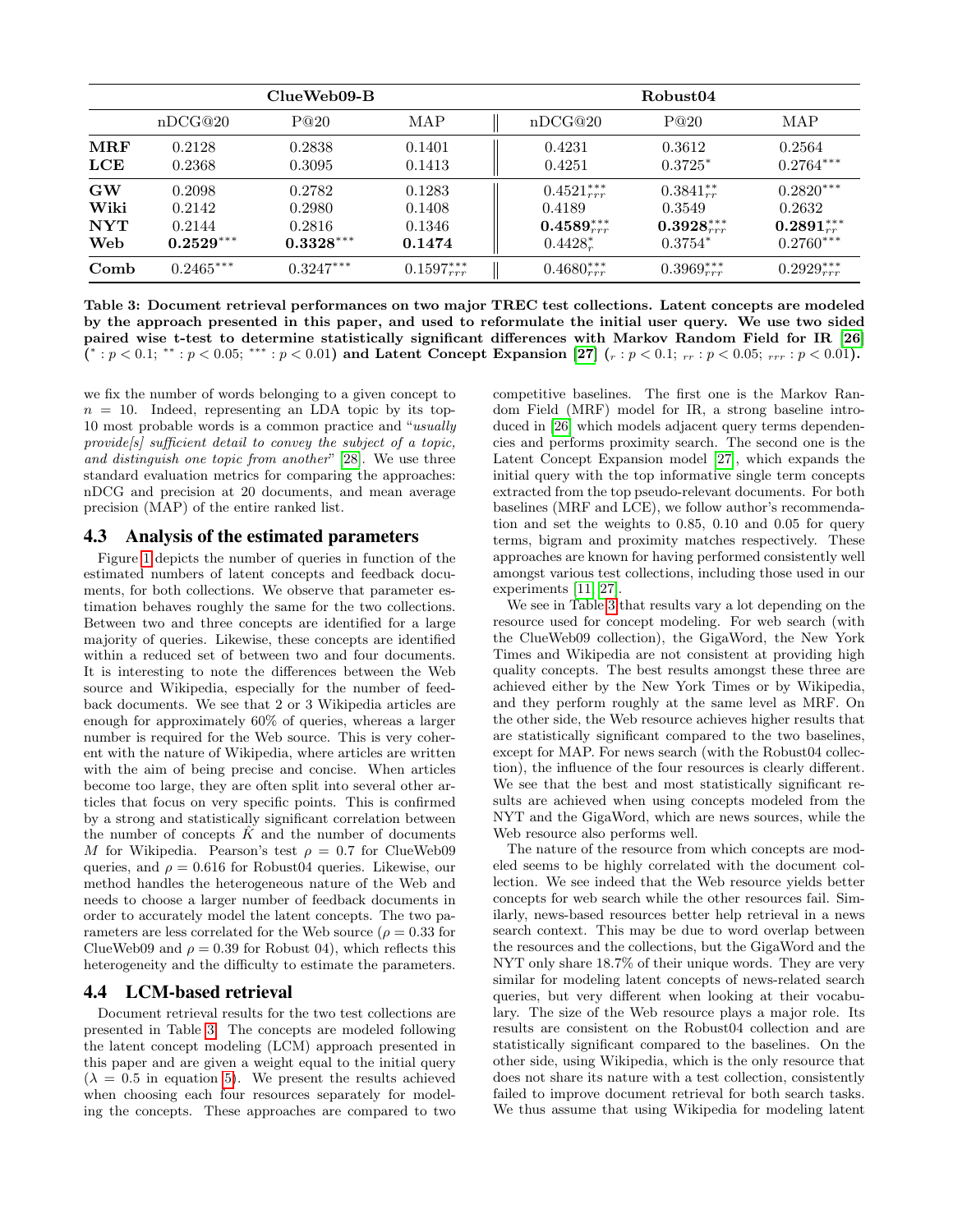

<span id="page-6-0"></span>Figure 2: Retrieval performance (in nDCG@20) as a function of parameter  $\lambda$ .

concepts could be useful when searching for encyclopedic documents and we leave it for future work.

We also explored the combination of the latent concepts modeled from all the four sources together by averaging all concept models in the document scoring function:

$$
s_{comb}(Q, D) = \lambda \cdot P(Q|D) +
$$
  

$$
(1 - \lambda) \cdot \frac{1}{|S|} \prod_{\sigma \in S} \prod_{k \in \mathbb{T}_{\tilde{K},M}^{\sigma}} \hat{\delta}_k \prod_{w \in \mathbb{W}_k} \hat{\phi}_{k,w} \cdot P(w|D) \qquad (7)
$$

where  $\mathbb{T}_{\hat{K},M}^{\sigma}$  is the *concept model* built from the information source  $\sigma$  belonging to a set S. This type of combination is similar to the Mixture of Relevance Models previously experimented by Diaz and Metzler [\[14\]](#page-7-35). The results presented in Table [3](#page-5-0) in the row Comb are not surprising and show support for the principles of polyrepresentation [\[20\]](#page-7-0) and intentional redundancy [\[21\]](#page-7-36) which state that combining cognitively and structurally different representations of the information needs and documents will increase the likelihood of finding relevant documents. Even if the combination does not improve the results over the single best performing source of information, it always reaches the highest level of significance with respect to the baselines. Despite their low performance when used alone, "minor" sources of information play an essential role to improve retrieval by modeling unique and coherent latent concepts that fit to the whole multiple concept model.

Finally, we explored the performance of this concept-based retrieval approach by varying the  $\lambda$  parameter which controls the trade-off between the latent concepts and the original query. These performances are plotted in Figure [2,](#page-6-0) where high values of  $\lambda$  mean a high influence of the original query w.r.t the latent concepts. Unsurprisingly, best values of  $\lambda$ tend to be high for information sources that achieve low results, and low for information sources that achieve high results. When setting  $\lambda = 0$ , only the combination of information sources achieves better results than setting  $\lambda = 1$  for the Robust04 collection. More, taken separately, all the concepts identified from these different sources are statistically significantly less effective than the original query. The combination of concepts modeled from heterogeneous sources is thus a better representation of the underlying information need than the original query. This results also confirm that the concepts are very different from one information source to another. However, they are not irrelevant and contribute

to an accurate and complete representation of the information need.

#### 4.5 Diversifying the result list

We just saw that different concepts learned from several sources of information can be complementary and very heterogeneous. We evaluate in this section at which point they can help retrieval diversity. Diversification is recent challenge in information retrieval which aims at providing the user with documents dealing with a broader range of subtopics when she issues an ambiguous query. To tackle this problem, the TREC Web track provides a major mean of evaluation through its diversity task [\[11\]](#page-7-34). By modeling concepts from various and broad sources of information, we also wanted to improve that document diversity. We evaluate in this section the performance of the four single resources as well as the full combination like in the previous section. Considering the Robust04 test collection do not have diversity-based relevance judgements we only perform evaluation with the ClueWeb09 and use the same 150 topics as before. We report results using the Web track's official "intent-aware" metrics [\[1,](#page-7-37) [11\]](#page-7-34) in Table [5.](#page-6-1)

|                               | $ERR-IA@20$                | $\alpha$ -nDCG@20          |
|-------------------------------|----------------------------|----------------------------|
| $\bf{M} \bf{R} \bf{F}$<br>LCE | 0.1717<br>$0.2046**$       | 0.2757<br>0.2821           |
| NYT<br>GW<br>Wiki             | 0.1699<br>0.1723<br>0.1749 | 0.2557<br>0.2668<br>0.2603 |
| Web                           | $0.2172***$                | $0.3003*$                  |
| Comb                          | $0.2081_{rr}^{***}$        | $0.3088^{***}_{r}$         |

<span id="page-6-1"></span>

|  | Table 5: Diversity evaluation of Latent Concept   |  |  |
|--|---------------------------------------------------|--|--|
|  | Modeling with respect to MRF and LCE (statistical |  |  |
|  | tests are the same as in Table 3).                |  |  |

When using only one source of information for LCM, only the Web manages to significantly improve diversity over the baselines while the others achieves worst results than query likelihood. Despite results are not statistically significant for  $\alpha$ -nDCG@20, the gain is of 8.9% over MRF and 6.4% over LCE. Again, linearly combining the concept models extracted for the four sources of information yields high results, close to the bests for ERR-IA@20 and statistically sig